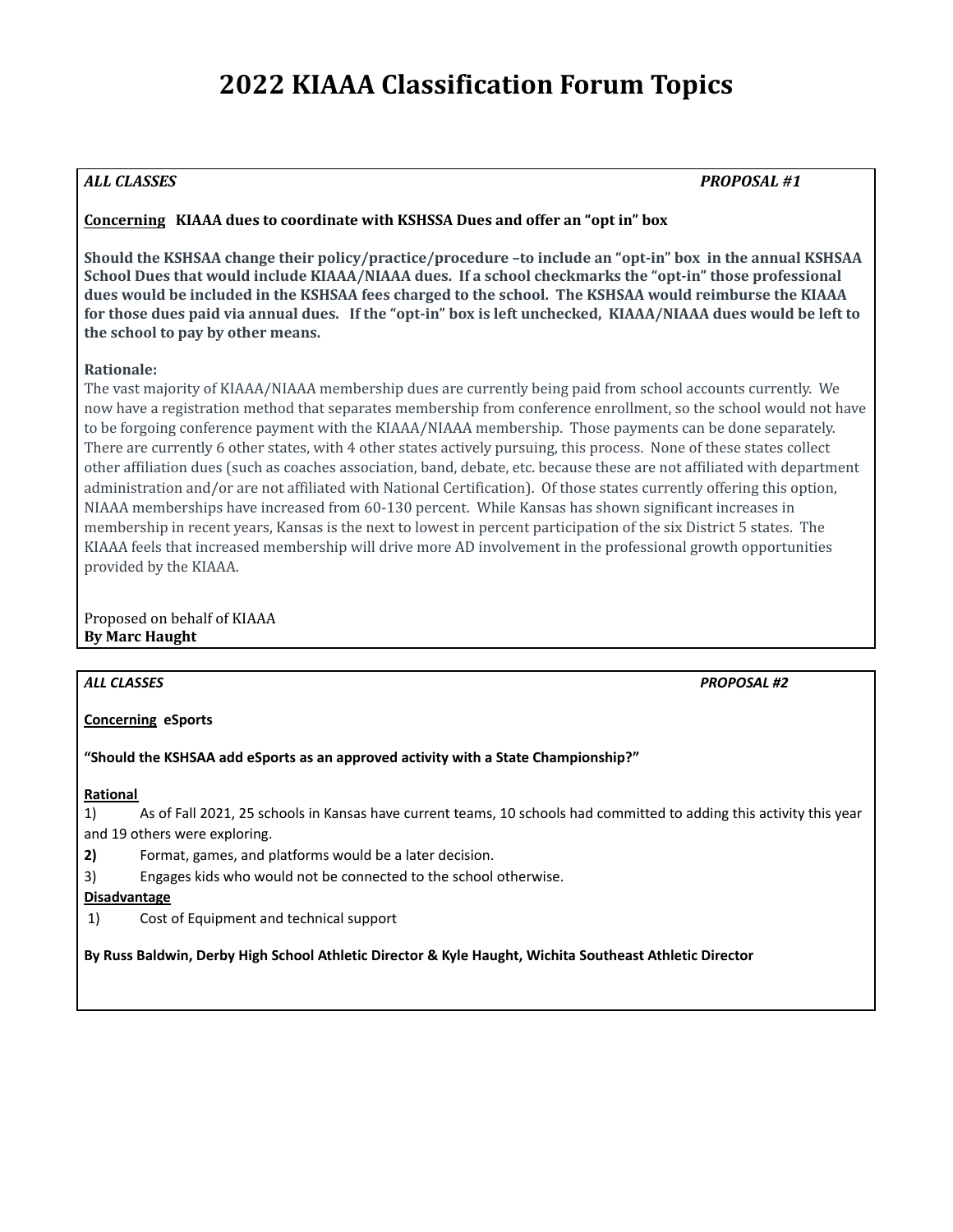# *ALL CLASSES PROPOSAL #3*

# **Concerning Modify Criteria for qualifying for Kansas State Track & Field Championships**

# Should the KSHSAA adopt the proposal of modifying the criteria for qualifying for the State Track and Field Meet?

# **Proposal Explanation:**

Proposal — At each KSHSAA Regional meet within each classification, the top 3 finishers in each event will automatically

qualify. Then, the next best four marks from any of the four Regional meets will advance, making it a total of 16 entries per

event. Should a tie for the 16th position occur, the result would be all tied competitors qualify for the State Track and Field Meet.

# **KTCA Survey Results:**

185 coaches responded to above proposal with 146 in favor of change (78.92%) and 39 to remain with status quo (21.08%)

# **Historical Situational Data for support:**

Some random examples across the State from the 2021 year included some of the following situations:

\*4A girls running events at Buhler. The farthest west regional for 4A with the windiest conditions had the most girls (6) miss qualifying because they placed 5th and had better times than girls at other regionals with less wind.

\*Twenty-three girls from the 4A regionals, in running events alone, last year missed qualifying for state based on what regional they were at. Twenty-three girls placed 5th in their running event and had better times than girls in the top four at the other regionals.

\*1A boys field events - Kiowa County with the highest winds of the 1A regionals

- \*\*Top 4 high jumpers and 5th and 6th would have placed top 16
- \*\*LJ 5th, 6th, 7th, and 8th would have all been top 16
- \*\*TJ 5th, 6th, 7th would have qualified top 16
- \*\*PV 1st 4th all at this regional with highest winds and 5th and 6th would have qualified
- \*\*Discus 1st, 3rd, and 5th top 16 were all from the Kiowa regional with highest wind

# **Regional stacked situations**:

\*\*From one school:

- \*\*A guy ran 1:56 in the 800m who didn't qualify
- \*\*A girl ran 59.40 in the 400m and didn't qualify
- \*\*A girl ran 5:19 in the 1600m and didn't qualify
- \*\*A 4x800m girls relay team that didn't make it with a 9:41

# **Proposed on behalf of the Big Seven Conference and Kansas Track Coaches Association**

by Ben Kettler, Activities Director, Hiawatha MS/ Head Track Coach Hiawatha High School

*All Classes PROPOSAL #4*

# **Concerning Spectator Gate Fee for State Tennis**

# **Should the KSHSAA change their policy/practice/or procedure to include a spectator gate fee at venues that host State Tennis**

# **Rational:**

This would help secure more hosts and assist in offsetting fees that are incurred.

# **Proposed By Josh Poteet, Kansas City Christian, Activities Director**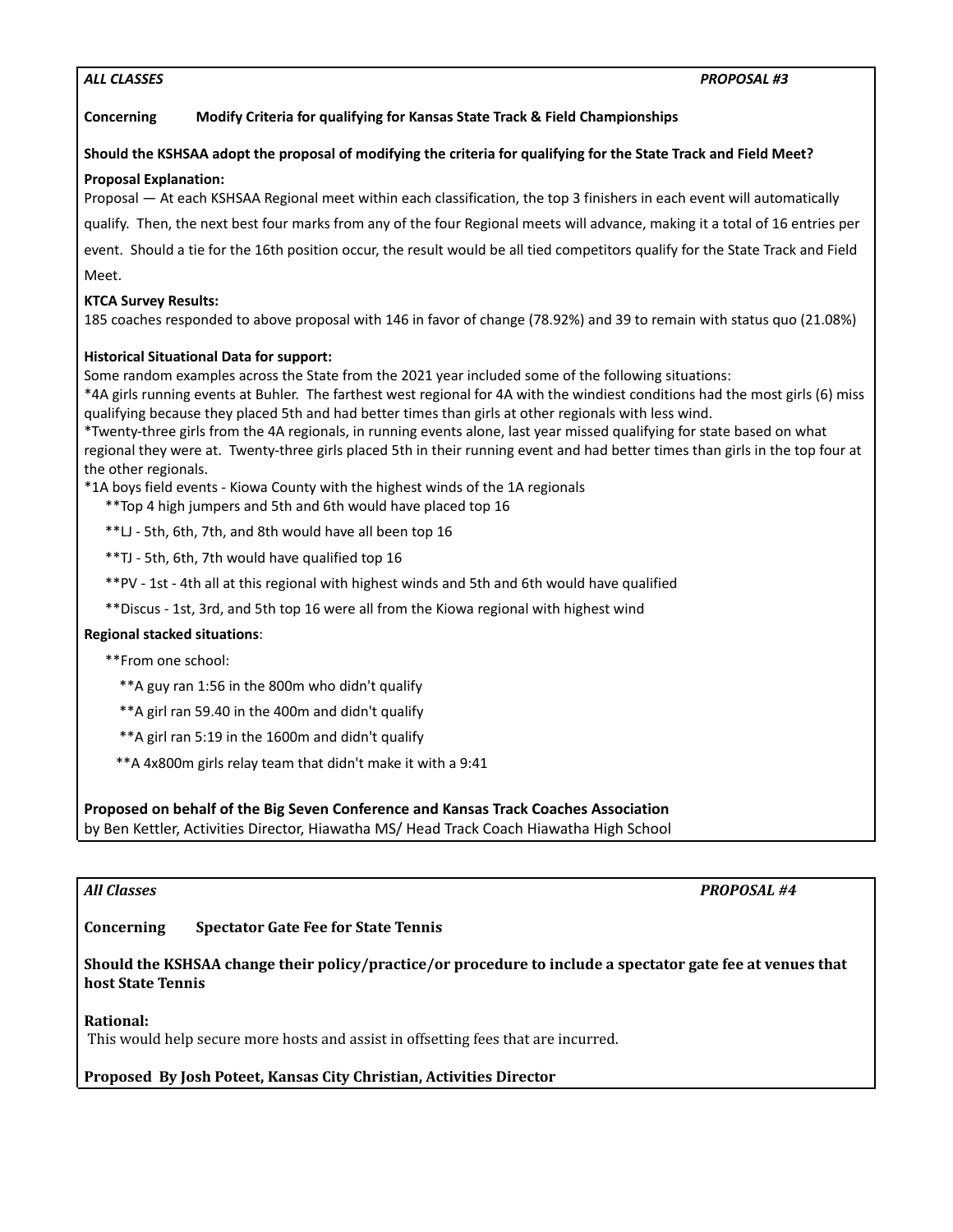| Should the KSHSAA play the football state championship games at three neutral sites on SCW #21, as determined by the KSHSAA                       |
|---------------------------------------------------------------------------------------------------------------------------------------------------|
| <b>Rationale:</b>                                                                                                                                 |
| *Less sites for KSHSAA to find.                                                                                                                   |
| *More exposure for student athletes.                                                                                                              |
| *Easier for the casual football fan, and more opportunity to watch games.                                                                         |
| Proposed on behalf of Central Plains League<br>By Jason Menard, Douglass High School/Sisk Middle School Assistant Principal and Athletic Director |
|                                                                                                                                                   |

# *All Classes PROPOSAL # 6*

**Concerning Girls' Wrestling Venue Should KSHSAA Change locations for girls wrestling state tournaments to put all classes in one venue.**

\*KSHSAA should find one location to host both the 6/5A and the 4-1A Girls Wrestling State Tournaments.

# **Rationale:**

Add more to the atmosphere and make it a state caliber atmosphere. As well as dropping one location for KSHSAA to find.

#### **By Jason Menard, Douglass High School/Sisk Middle School Assistant Principal and Athletic Director**

#### **Concerning: Preseason Arm Care for Baseball** Should the KSHAAA allow a preseason arm care to take place four weeks prior to the start of practices that are two times per week, not to

exceed a 90 minute time limit per session. (Proposal details below)

**Concerning Football State Championship Games and Venues**

# **BACKGROUND: Kans**as Baseball coaches voted in favor of the proposal 165-5 in the fall of 2021

No preseason conditioning for pitchers currently, which runs against current medical evidence stated in the study below: Required by rule to protect arm.

# *PROPOSAL:*

\*Pre-season arm care program will take place the four weeks prior to the start of practice for high school spring sports.

\*Ran by the Baseball/Softball Coach

\*Student/athletes are allowed two times (not to exceed 1.5 hours per session) per week for a four-week period for an opportunity to get arms in shape prior to the start of the season.

\*Those in a winter sport may only participate with written permission from the winter sport coach, which is to be kept on file by the Athletic Director. *If the winter sport coach does not allow participation a student would not be allowed to attend.*

*\*Form to be kept on file that keeps track of both time and attendance for the pitchers and catchers that attend. This is for the health of the athlete and if Pitchers catch pitchers throwing bullpens then this is not a safe situation.*

# *RATIONALE:*

Surrounding states all allow contact prior to the start of the season in some form or another.

Colorado unlimited contact; Nebraska groups of 4 year around (8 anytime during month before season), etc.. KSHSAA is in support of this proposal.

# *MEDICAL EVIDENCE:*

# **[A NOVEL METHOD FOR DETERMINATION OF CUMULATIVE WORKLOAD FOR BASEBALL PITCHERS Brittany Dowling, Caitlin P. Owen,](https://irp-cdn.multiscreensite.com/b515ca31/files/uploaded/Pilot-AC-workload.pdf) [Walter T. La](https://irp-cdn.multiscreensite.com/b515ca31/files/uploaded/Pilot-AC-workload.pdf)**

"A pitcher that has an acute spike in throwing volume is at greater risk for injury. This can happen EVEN following correct pitch count protocol. This basically means that if a player has a large volume increase of throws above their training the more likely an injury occurs. An example is listed in the study ." Brendon Huttmann, Director of Sports Performance - Pittsburgh Pirates and graduate of Olathe South

*All Classes PROPOSAL # 5*

*All Classes PROPOSAL # 7*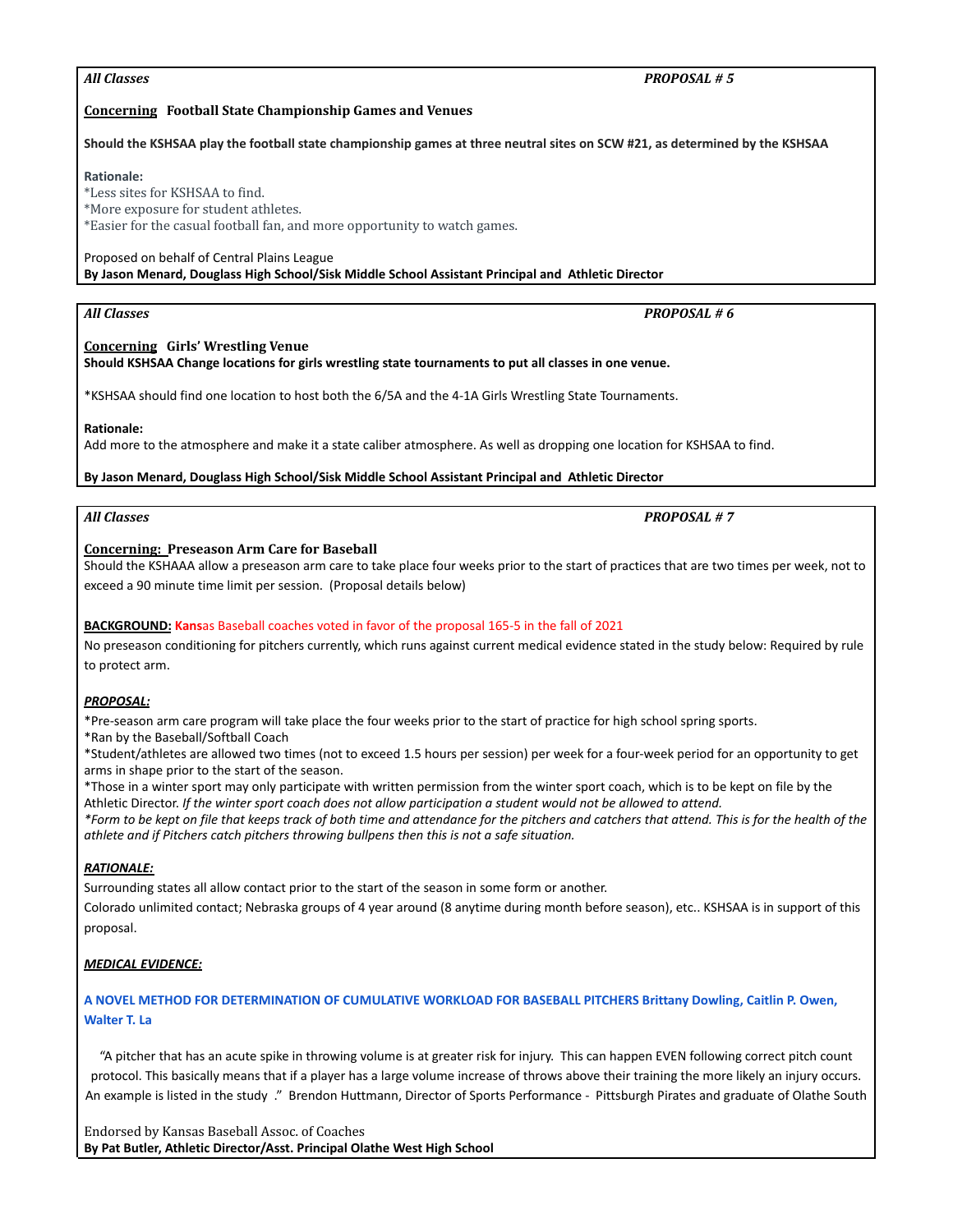# **Concerning Baseball Jamboree**

**Should KSHSAA** allow baseball programs to have a jamboree that is to take place prior to the team's first scheduled competition.

# **BACKGROUND: Kansas Baseball coaches voted in favor of this proposal 159-12 in fall of 2021.**

Currently there is no scrimmage date allowed in Kansas. Missouri, Oklahoma, Colorado all have scrimmages as does football in Kansas.

# *PROPOSAL:*

**J**amboree will take place BEFORE the first game of each participant. No team can participate in a Jamboree after the first date of competition. Ideally this would occur in week 2 or 3 of the spring sports season. This would be available to all levels. (6A-1A) Pitchers cannot throw more than 45 pitches. Umpires would be optional. This is a one day event.

**\*If Jamboree consists of 2 teams: Teams can play a maximum of 12 innings or two 6 inning games \*If Jamboree consists of 3 teams: Teams will play 2 – 6 innings scrimmages for a total of 12 innings \*If Jamboree consists of 4 teams: Teams will play 3 – 4 inning scrimmages for a total of 12 innings.**

# *RATIONALE:*

A jamboree puts the programs of Kansas on equal footing with other baseball programs in surrounding states and other sport programs in Kansas. This also provides another step in the conditioning of a pitcher's arm in the early season to prevent injury based on the medical research that says when a pitcher drastically increases both work level and stress level on the arm, the chance of injury goes up. No pitcher can throw more than 45 pitches in the jamboree, while in a first game could throw 105 and not physically be ready for that. This puts a stair step approach in place for pitchers that hopefully will reduce injury. The arm care Proposal and the Jamboree go hand in hand to help kids correctly train.

Endorsed by Kansas Baseball Assoc. of Coaches

**By Pat Butler, Athletic Director/Asst. Principal Olathe West High School**

*All Classes PROPOSAL # 9*

**Concerning Increasing opportunities to play 26 games**

**Should the KSHSAA allow each varsity team to schedule a maximum of 26 games played throughout the regular season, with only 20 of the game being played involving the possible loss of instructional time.**

*Kansas High School Baseball Coaches voted in favor of the proposal 147-23 in the fall of 2021. 87% approval rating*

# *Background:*

\*Current KSHSAA rules permit teams to schedule a maximum of 20 games but also allows each player to play in a maximum of 26. \*A team has the option, but does not have to play all 26 games.

# *Rationale:*

Kansas lags behind nearly every state association in terms of the number of games allowed in the regular season. Bordering states are subject to the following:

- *\* Nebraska: 24 dates of competition: Millard West HS 33* games
- *\* Colorado: 23 games if no district tournament/19 games if district tournament: Jesuit HS 31* games

*\* Missouri: 36 total games - new for 2022*

*\* Oklahoma: 37 total contests: Edmund Santa Fe HS: 40* games

\*Missouri HS's have made multiple changes to the game allotment in recent years to the current level of 36 games for all levels (V,JV, etc.). This does not include the postseason.

\**Kansas has not made any changes since the original game policy was adopted in 1965- 20 games.*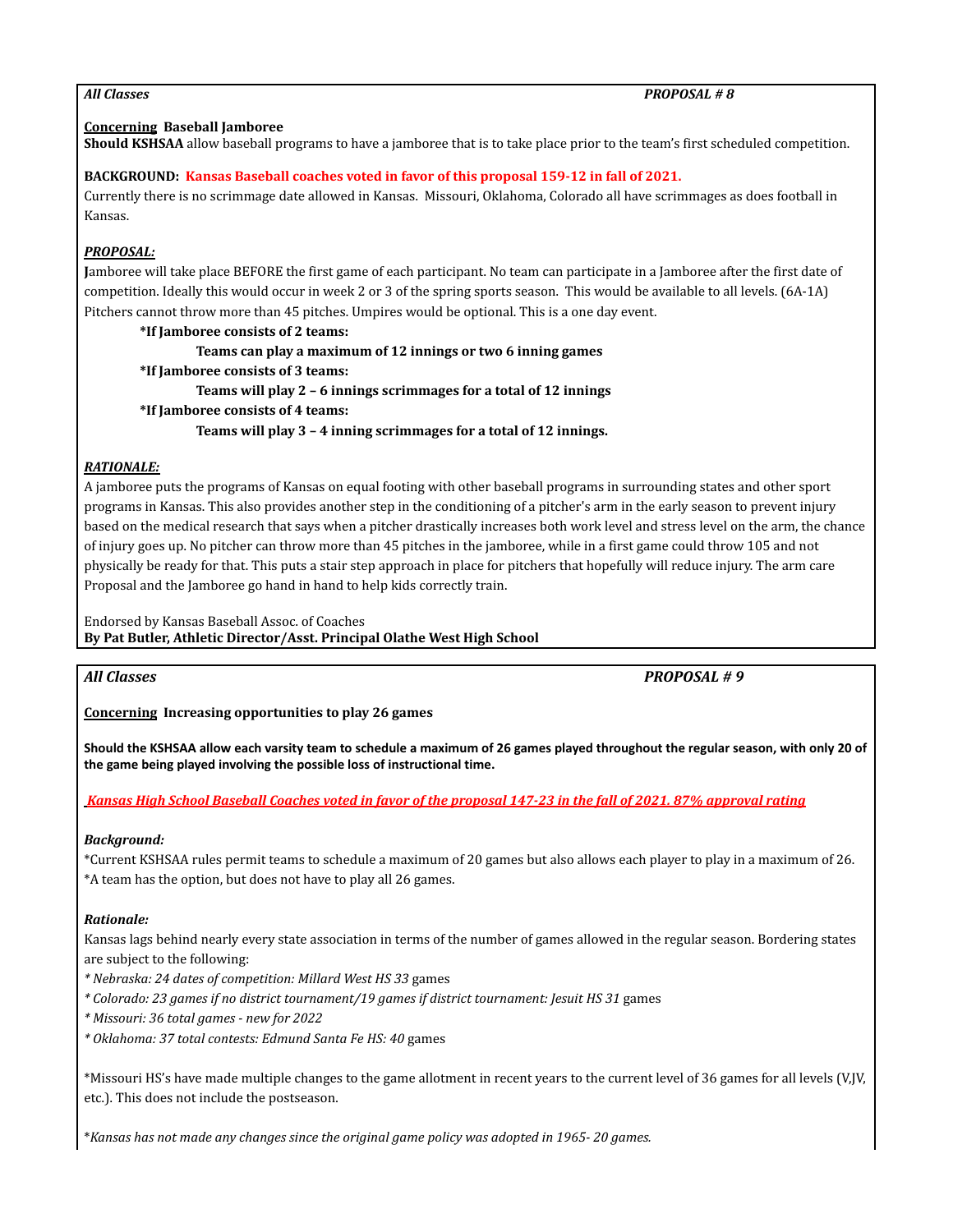*\* Football: KSHSAA 9 games/Division One 12 games: 75%*

*\* Basketball: KSHSAA 20 games/Division One 27 games (and scrimmages) + 2 multi-team event or 29+1 which is roughly 30 games: approximately 67%*

*\* Soccer: KSHSAA 16 games/Division One 20 contests which includes scrimmages: 80%*

*\* Volleyball: KSHSAA 36 Points (could allow for 34 games) Division One 28 dates (few D1 schools play more than one game per date). KSHSAA schools often play more regular season games than D1 schools.*

*\* Baseball: KSHSAA 20 games/Division One 56: 40%. The current proposal seeks to increase from 40% to 46.4%*

Endorsed by Kansas Baseball Assoc. of Coaches **By Pat Butler, Athletic Director/Asst. Principal Olathe West High School**

*All Classes PROPOSAL # 10*

**Concerning Single site final 4 State Tournament**

**Should KSHSAA change the baseball post season tournament to a single site final 4 State tournament.**

**Rationale: To enhance the game of baseball in the state of Kansas for the kids. Also, to make the experience easier to manage for KSHSAA and school administrators by streamlining the dates of competition and the entire postseason format.**

# *Regional, Sectional, State Tournament*

**\*P***OST SEASON UNIFORMITY ON GAME DATES MUST HAPPEN TO AVOID COMPETITIVE ADVANTAGES- COACHES VOTED IN FAVOR 125-46*

#### **\****Using the current postseason format for seeding and bracketing*

**\*Using the 2023 calendar dates with regard to weather the** *Regional*

**\*6A-4A four team regional would be held** *SCW #46 M-Tue*

**\*3A-2-1A 8 team regional on Saturday SCW #45** *all 8 teams play at the higher seed;* **Mon- Wed SCW #46 4 team 1 day regional at the highest seed same as 6A-4A format**

# *Sectional*

*\*6A,4A,1-2A Friday SCW #46* **Remaining 4 teams on both East and West will be seeded and play 1 vs 4 and 2 vs 3 at the higher seed- this is a single game to make the final 4 at the high seed**

*\*5A, 3A Saturday SCW#46* **Remaining 4 teams on both East and West will be seeded and play 1 vs 4 and 2 vs 3 at the higher seed- this is a single game to make the final 4 at the high seed**

# *State Tournament*

# **Will be a 4-team single elimination tournament**

\*Teams will not be reseeded at the state tournament. Region winners will be matched up on a predetermined basis. West #1 vs East #2 and East #1 vs West #2 like Soccer currently

\*There would not be a 3rd place game

\*Tournament will take place at a single location

\*Tournament dates will be Thursday / Friday / Saturday

\*The slots for semi-finals would change in terms of classifications

\*Semi-Final games would take place on Thursday & Friday of SCW #47

\*Championship games would take place for all FIVE classifications on Sat of SCW #47 and the classification time slot would rotate each year.

| Day 1           |                | Day 2     |           |
|-----------------|----------------|-----------|-----------|
| 9am             | 4A semifinal   | <b>5A</b> | semifinal |
| 11:15           | 4A semifinal   | 5A        | semifinal |
| 1:30            | 2-1A semifinal | 3A        | semifinal |
| 3:45            | 2-1A semifinal | 3A        | semifinal |
| 6 <sub>pm</sub> | 6A semifinal   |           |           |
| 8:15            | 6A semifinal   |           |           |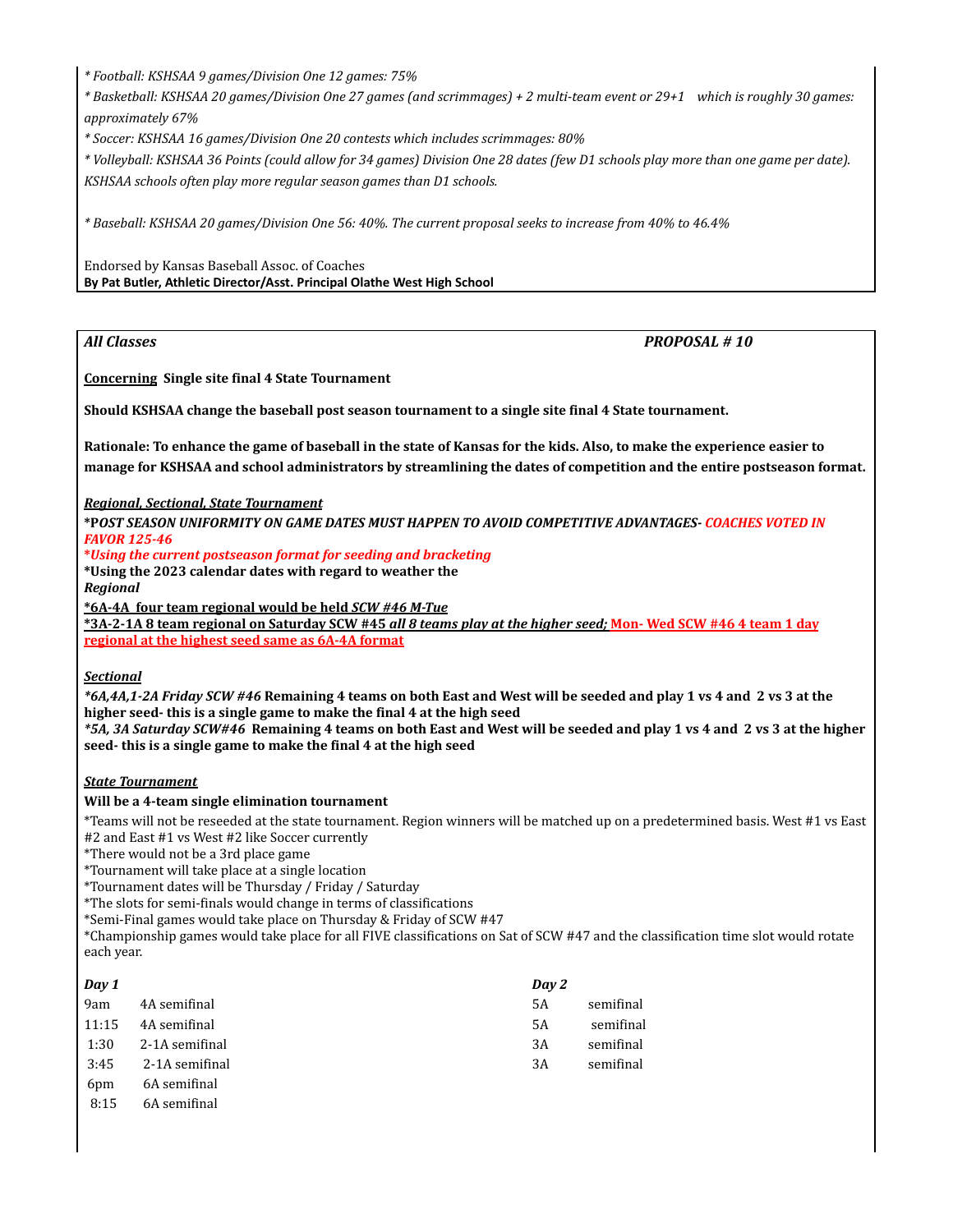# *DAY 3 CHAMPIONSHIP SAT*

10:00 AM 2-1A FINAL *12:15 PM 3A FINAL 2:30 PM 4A FINAL 4:45 PM 5A FINAL 7:00 PM 6A FINAL*

#### **4A/5A/6A EAST- West Regional Bracket**

\*FOUR – Eight team Regionals will be cross bracketed as noted below

\*The four highest seeds will host a 4-team single-elimination regional (May 15)

\*Regional winners will meet in the Sectional round at the highest seed (May 19/20)

\*Sectional Champion will advance to the single site FINAL FOUR state tournament (May 27, 29)

# **District Example:**

| District #1    | District #2         |
|----------------|---------------------|
| Team A1        | Team B1             |
| Team A2        | Team B2             |
| Team A3        | Team B <sub>3</sub> |
| Team A4        | Team B4             |
| Team A5        | Team B5             |
| Team A6        | Team B6             |
| Team A7        | Team B7             |
| <b>Team A8</b> | Team B8             |



#### **3A/2-1A East- West Post Season Format**

\*Four District groups determined by KSHSAA by Geography

\*Play each team in your district during the regular season

\*Each district is then seeded and the top seed hosts a single game MAY 10 (Play in round)

\*Winners of the play in game will be seeded 1-4 and proceed to the cross bracketed Regional tournaments to be played as a goal on May 13-15

\*Regional Champion will move to Sectional to be played May 19/20 and the winner will advance to the FINAL FOUR single site State Tournament. This will be played at the higher seed. If two equal seeds meet see tie breaking procedures below.

\*This would be the same process for each of the East and West divisions of the state in 3A and 2-1A.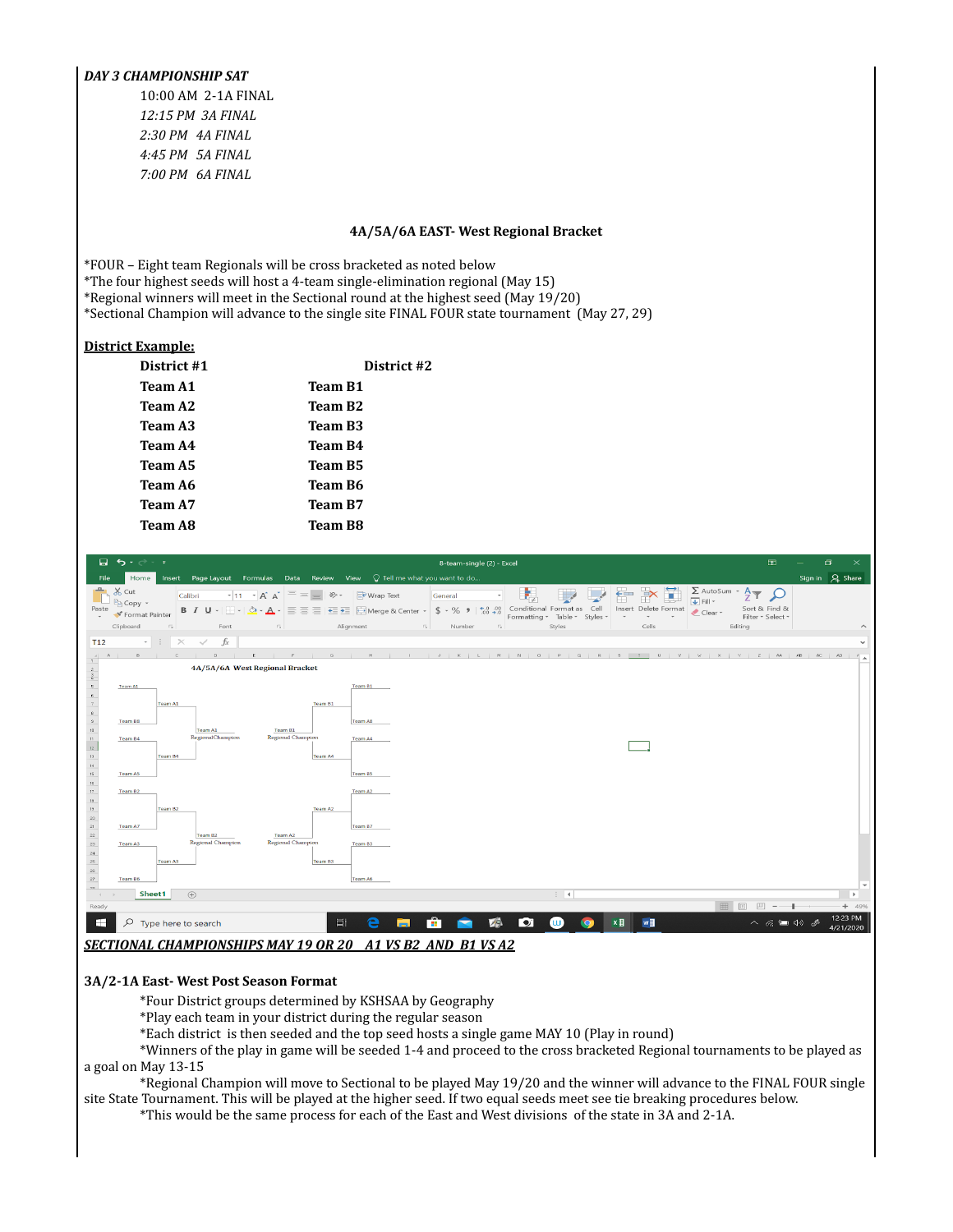# **District Example:**

| District #1 | District #2 | District #3         | District #4         |
|-------------|-------------|---------------------|---------------------|
| Team A1     | Team B1     | Team C <sub>1</sub> | Team D1             |
| Team A2     | Team B2     | Team C2             | Team D <sub>2</sub> |
| Team A3     | Team B3     | Team C3             | Team D3             |
| Team A4     | Team B4     | Team C4             | Team D4             |
| Team A5     | Team B5     | Team C <sub>5</sub> | Team D5             |
| Team A6     | Team B6     | Team C6             | Team D6             |
| Team A7     | Team B7     | Team C7             | Team D7             |
| Team A8     | Team B8     | Team C8             | Team D8             |

| 日う・・・                                                                                     |                                             |                              |                                                                                                                                                                                                                                                                                                                                                                                                                                                                                |                           |                     |   |                             |         | 8-team-single - Excel |                                               |                               |                             |             |                                               |                     |                                             |         | 囨                                  | ο                     | $\overline{\mathsf{x}}$ |
|-------------------------------------------------------------------------------------------|---------------------------------------------|------------------------------|--------------------------------------------------------------------------------------------------------------------------------------------------------------------------------------------------------------------------------------------------------------------------------------------------------------------------------------------------------------------------------------------------------------------------------------------------------------------------------|---------------------------|---------------------|---|-----------------------------|---------|-----------------------|-----------------------------------------------|-------------------------------|-----------------------------|-------------|-----------------------------------------------|---------------------|---------------------------------------------|---------|------------------------------------|-----------------------|-------------------------|
| File                                                                                      | Home                                        |                              | Insert Page Layout Formulas Data Review View $\bigcirc$ Tell me what you want to do                                                                                                                                                                                                                                                                                                                                                                                            |                           |                     |   |                             |         |                       |                                               |                               |                             |             |                                               |                     |                                             |         |                                    | Sign in Q Share       |                         |
| $\chi$ Cut<br><b>En Copy</b> *<br>Paste<br>$\sim$<br>Clipboard                            | Format Painter<br>$\overline{\mathbb{F}_2}$ | Calibri                      | $\overline{\cdot}$ 11 $\overline{\cdot}$ $\overline{A}$ $\overline{A}$ $\overline{=}$ $\equiv$ $\Rightarrow$ $\overline{\cdot}$ $\Rightarrow$ $\overline{\cdot}$ Wrap Text<br><b>B</b> $I \cup \cdots \cup \cdots \cup \cdots \cup \cdots$ $\wedge$ $\vdots \equiv \equiv \equiv \equiv \equiv \equiv \equiv \text{where } \& \text{ Center } \cdot \Rightarrow \& \rightarrow \& \text{ } \rightarrow \& \text{ } \circ \& \text{ } \circ \circ \circ \circ \text{ }$<br>Font | $\overline{\mathbb{F}_2}$ | Alignment           |   | and the control of the      | General | Number                | $\star$<br>$\overline{\mathbb{F}_\mathbf{x}}$ | Formatting * Table * Styles * | Styles                      | ŧ<br>$\sim$ | FË<br>Insert Delete Format<br>$\tau$<br>Cells | $\scriptstyle\rm v$ | $\Sigma$ AutoSum - AT $\bigcirc$<br>Clear * | Editina | Sort & Find &<br>Filter * Select * |                       |                         |
|                                                                                           |                                             |                              |                                                                                                                                                                                                                                                                                                                                                                                                                                                                                |                           |                     |   |                             |         |                       |                                               |                               |                             |             |                                               |                     |                                             |         |                                    |                       |                         |
| <b>N23</b>                                                                                | $\cdot$ : $\times$ $\checkmark$ fx          |                              |                                                                                                                                                                                                                                                                                                                                                                                                                                                                                |                           |                     |   |                             |         |                       |                                               |                               |                             |             |                                               |                     |                                             |         |                                    |                       |                         |
|                                                                                           | District #1 - Play In Round                 |                              | 8   C   D   E   F   G   H   I   J   K   L   M   N   O   P   Q   R   S   T   U   V   X   Y  <br>District #2 - Play In Round                                                                                                                                                                                                                                                                                                                                                     |                           |                     |   | District #3 - Play In Round |         |                       |                                               | District #4 - Play In Round   |                             |             |                                               |                     |                                             |         |                                    |                       |                         |
| $\frac{1}{2}$                                                                             |                                             |                              |                                                                                                                                                                                                                                                                                                                                                                                                                                                                                |                           |                     |   |                             |         |                       |                                               |                               |                             |             |                                               |                     |                                             |         |                                    |                       |                         |
| $4$ Team A1<br>$\overline{\phantom{a}}$<br>$_{\rm 6}$                                     | Team A1                                     |                              | Team B1                                                                                                                                                                                                                                                                                                                                                                                                                                                                        | Team B1                   | Team C1             |   | Team C1                     |         | Team D1               |                                               | Team D1                       |                             |             |                                               |                     |                                             |         |                                    |                       |                         |
| $\tau$<br>8 Team A8<br>$\overline{9}$                                                     |                                             |                              | Team B8                                                                                                                                                                                                                                                                                                                                                                                                                                                                        |                           | Team C8             |   |                             |         | Team D8               |                                               |                               |                             |             |                                               |                     |                                             |         |                                    |                       |                         |
| 10 Team A4<br>$\begin{array}{c} 11 \\ 12 \end{array}$<br>$13\,$                           | Team A4                                     |                              | Team B4                                                                                                                                                                                                                                                                                                                                                                                                                                                                        | Team B4                   | Team C4             |   | Team C4                     |         | Team D4               |                                               | Team D4                       |                             |             |                                               |                     |                                             |         |                                    |                       |                         |
| 14 Team AS<br>$1\%$                                                                       |                                             |                              | Team B5                                                                                                                                                                                                                                                                                                                                                                                                                                                                        |                           | <b>Team CS</b>      |   |                             |         | <b>Team DS</b>        |                                               |                               |                             |             |                                               |                     |                                             |         |                                    |                       |                         |
| 16 Team A2<br>$\ensuremath{\mathsf{T}}\xspace$<br>$\begin{array}{c} 13 \\ 13 \end{array}$ | Team A2                                     |                              | Team B2                                                                                                                                                                                                                                                                                                                                                                                                                                                                        | Team B2                   | Team C <sub>2</sub> |   | Team C <sub>2</sub>         |         | Team D <sub>2</sub>   |                                               | Team D <sub>2</sub>           |                             |             |                                               |                     |                                             |         |                                    |                       |                         |
| 20 Team A7<br>$\mathbf{21}$                                                               |                                             |                              | Team B7                                                                                                                                                                                                                                                                                                                                                                                                                                                                        |                           | Team C7             |   |                             |         | Team D7               |                                               |                               |                             |             |                                               |                     |                                             |         |                                    |                       |                         |
| 22 Team A3<br>$^{23}$                                                                     |                                             |                              | Team B3                                                                                                                                                                                                                                                                                                                                                                                                                                                                        |                           | Team C3             |   |                             |         | Team D3               |                                               |                               |                             |             |                                               |                     |                                             |         |                                    |                       |                         |
| $\overline{\mathfrak{A}}$<br>$\mathcal{Z}5$<br>26 Team A6                                 | Team A3                                     |                              | Team B6                                                                                                                                                                                                                                                                                                                                                                                                                                                                        | Team B3                   | Team C6             |   | Team C3                     |         | Team D6               |                                               | Team D3                       |                             |             |                                               |                     |                                             |         |                                    |                       | $\mathbf{v}$            |
| $\left\{ \begin{array}{ccc} 1 & 0 \\ 0 & 0 \end{array} \right\}$                          | Sheet1                                      | $\left( \overline{+}\right)$ |                                                                                                                                                                                                                                                                                                                                                                                                                                                                                |                           |                     |   |                             |         |                       |                                               |                               | $\frac{1}{2}$ $\frac{1}{2}$ |             |                                               |                     |                                             |         |                                    | $\rightarrow$         |                         |
| Ready                                                                                     |                                             |                              |                                                                                                                                                                                                                                                                                                                                                                                                                                                                                |                           |                     |   |                             |         |                       |                                               |                               |                             |             |                                               |                     |                                             |         | 吅                                  |                       | $+ 50%$                 |
| H<br>Q                                                                                    | Type here to search                         |                              |                                                                                                                                                                                                                                                                                                                                                                                                                                                                                |                           | <b>Ei</b>           | e |                             | ÷       |                       | $\sqrt{q}$                                    | To t                          | ω                           | <b>x</b>    | w∃                                            |                     |                                             |         | 入后暂期。                              | 11:52 AM<br>4/21/2020 |                         |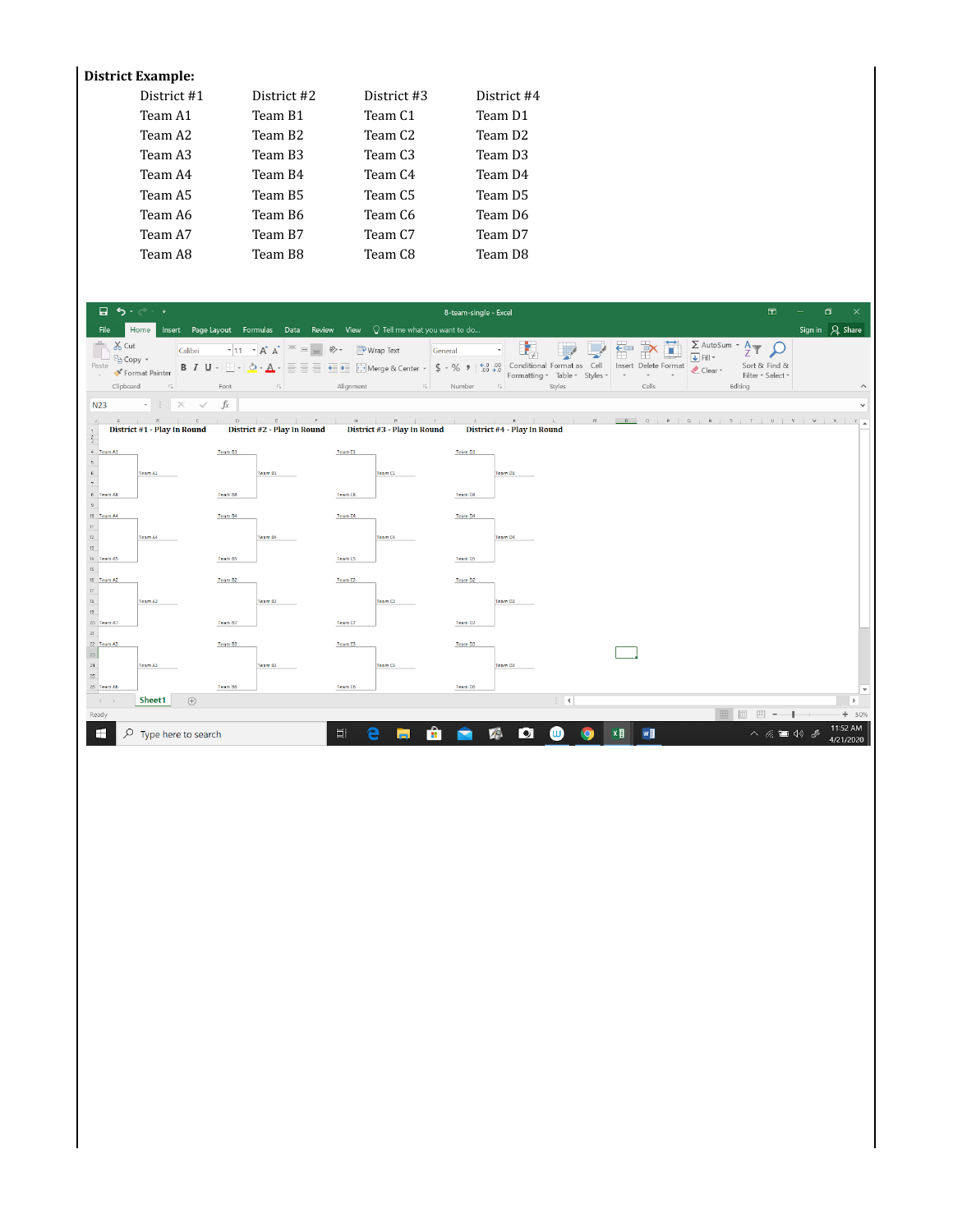# **3A-2-1A REGIONAL TOURNAMENT**



A1 VS C1 AND B1 VS D1

May 19 - 6A, 4A, 2A May 20 - 5A, 3A, 1A

#### **\*WINNERS TO THE FINAL FOUR\***

Endorsed by Kansas Baseball Assoc. of Coaches **By Pat Butler, Athletic Director/Asst. Principal Olathe West High School**

*3-2-1A PROPOSAL # 11*

# **Concerning Postseason format for seeding football**

#### **Should the KSHSAA change the postseason format for Football, to seed the State 1-16 on the East and 1-16 on the West.**

# **Rationale:**

This would allow the better teams from matching up in the second round of the playoffs and district champions and runner-ups would not see each other until the sectional rounds. (See postseason model below)

- 1. East and West teams are seeded 1-16 based on their District finish and their overall eight game record.
- 2. District champions makeup seeds 1-4 (Will host round one)
- 3. District runner-ups make up seeds 5-8 (Will host round one)
- 4. District 3rd place finishers makeup seeds 9-12
- 5. District 4th place finishers makeup seeds 13-16
- 6. To determine the seed number after district finish, the following criteria is used:
- a. 8 game win/loss record
- b. Head-to-head result
- c. Marginal point differential +/-13 (same as 4-5-6A)
- d. Drawn by lot
- 7. Higher seed will host each game.

# Proposed on behalf of Central Plains League **By Jason Menard, Douglass High School/Sisk Middle School Assistant Principal and Athletic Director**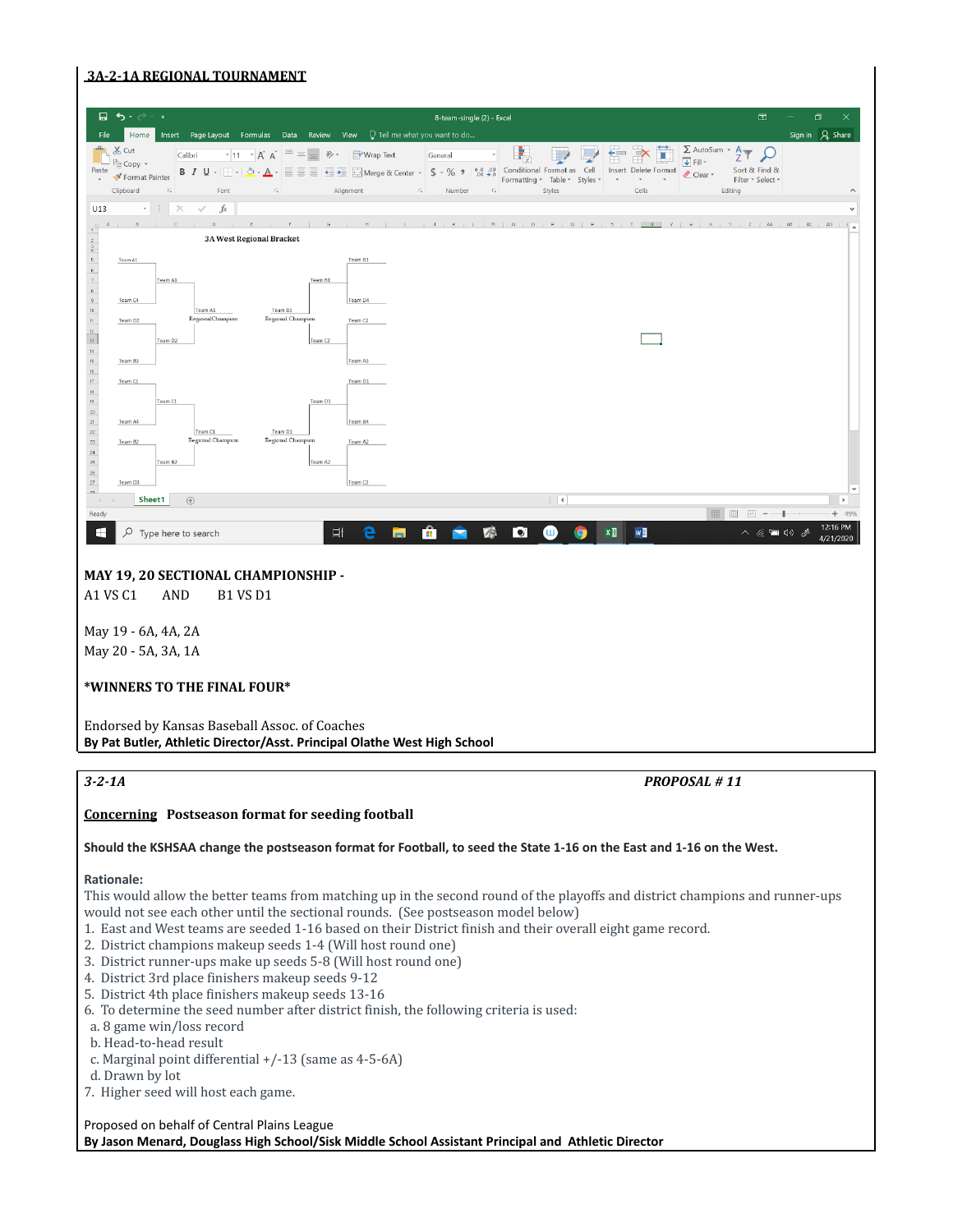# *3-2-1A PROPOSAL # 12*

# **Concerning Format change for Regional Wrestling Tournament**

Should the KSHSAA change the 3-2-1A postseason wrestling format for boys and girls, making both a one-day regional **tournament on Friday (Girls) and Saturday (Boys) of KSHSAA SCW #33**

**Rationale:** This would help allow the Girls' Regional Tournament get pushed back one week, and not have as long a wait between Regional and State Tournament. Would also give an extra week of regular season competition. It would also help any coaches that are coaching both boys' and girls' programs. KSHSAA already has adopted the six match rule for postseason so these could be done in one day.

Proposed on behalf of Central Plains League **By Jason Menard, Douglass High School/Sisk Middle School Assistant Principal and Athletic Director**

*3-2-1A PROPOSAL # 13*

# **Concerning Baseball pitch count**

Should the KSHSAA revise the current policy for 3-2-1A baseball in regards to the current pitch count rule to be as follows:

- $*$  0-45 pitches = 1 day of rest
- $*$  46-75 pitches = 2 days of rest
- $*$  76-105 pitches = 3 days of rest
- \*106-120 pitches (max and must be removed after conclusion of batter = 4 days of rest.

# **Rationale:**

Every school is in agreement that itch count and arm care is important, but feels that the same rule applying to 6A schools should not be applied to 1A schools due to the number of students that participate. A new policy would allow more flexibility for smaller schools when trying to add in JV games while developing young pitchers. This new model would allow slightly more flexibility allowing the ability to have two doubleheaders per week, integrate JV games, but still monitor arm care.

Proposed on behalf of Central Plains League **By Jason Menard, Douglass High School/Sisk Middle School Assistant Principal and Athletic Director**

*3-2-1A PROPOSAL # 14*

# **Concerning Baseball Postseason playing dates for Regionals**

Should the KSHSAA change the postseason playing dates for 3-2-1A baseball to reflect the following: Regional Round 1 should take place during the SCW #45 on Thursday or Friday. Regional Rounds 2 and 3 should take place during SCW #46

# **Rationale:**

The biggest games of the season should not be affected by pitch count rules and this would allow teams to spread the games out and be able to use their best arms for at least two of the three games.

Proposed on behalf of Central Plains League

**By Jason Menard, Douglass High School/Sisk Middle School Assistant Principal and Athletic Director**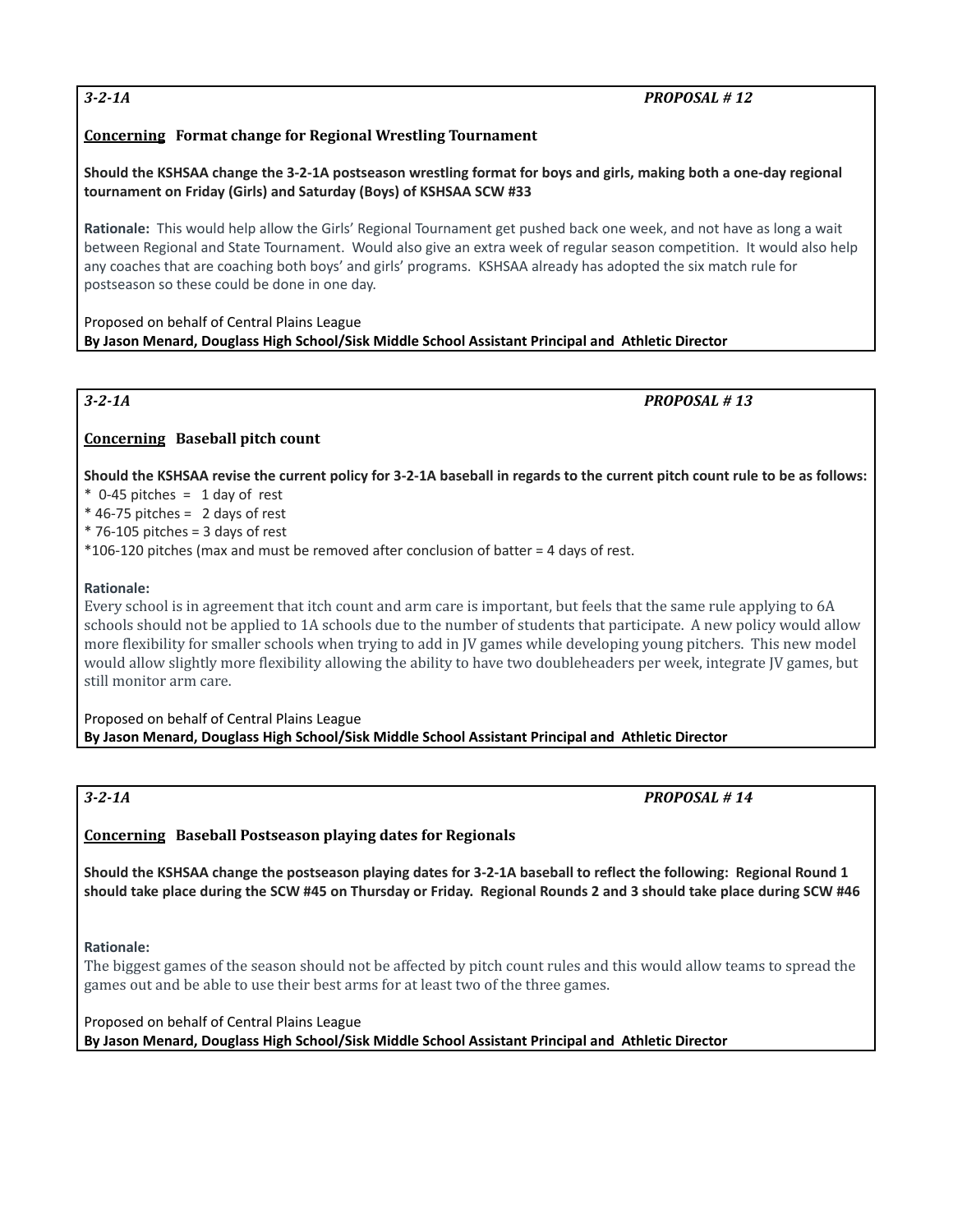# *3-2A PROPOSAL # 15*

# **Concerning Postseason for basketball seeding**

Should the KSHSAA split the State into four groups of 16, and create two sub-states within the groups based on overall seeding of their wins/loss record.

# **Rationale:**

To more evenly distribute the top teams while mitigating the travel time. See model below:

1. KSHSAA will determine four "Sub-State hosts" that will host on Saturday of SCW #35. These sites will be the tournament managers.

2. Seeding of the group of 16 will take place on Saturday of SCW #34 by the tournament manager.

3. The group of 16 will divide into two sub-states based on their seeding.

a. Sub-State 1: Seeds 1,4,5,8,9,12,13,16

b. Sub-State 2 Seeds 2,3,6,7,10,11,14,15

4. KSHSAA will determine which gender plays on which days.

a. Example: Girls Monday/Thursday and Boys Tuesday/Friday

5. Games will be played at the higher seed until the final day.

6. Final day will host four games; two boys' sub-state finals, and two girls' sub-state finals.

# Proposed on behalf of Central Plains League **By Jason Menard, Douglass High School/Sisk Middle School Assistant Principal and Athletic Director**

# *3-2A PROPOSAL # 16*

# **Concerning Postseason for volleyball seeding**

Should the KSHSAA split the State into four groups of 16, and create two sub-states?

# **Rationale:**

More evenly distribute the top teams, while mitigating the travel time, but having a better representation of the best teams at State. See model below

1. Volleyball seeding would take place on Sunday of SCW #16

2. The group of 16 is separated into two sub-states based on records

a. Sub-State 1: Seeds 1,4,5,8,9,12,13,16

b. Sub-State 2 Seeds 2,3,6,7,10,11,14,15

- 3. Tuesday of SCW #16 would be four quads within the region all played at highest seed (2 courts if needed):
- a. Sub-State 1 Quad 1: (1, 8, 9, 16)
- b. Sub-State 1 Quad 2: (4, 5, 12, 13)
- c. Sub-State 2 Quad 1: (2, 7, 10, 15)
- d. Sub-State 2 Quad 2: (3, 6, 11, 14)
- 4. Saturday of SCW #16 is two-4 team brackets with winners advancing to the State Tournament:
- a. Seeds 1-4 are the Quad winners, ranked in order of overall winning record percentage
- b. Seeds 5-8 are the quad runner-ups
- c. Seeds 1, 4, 5, 8 are bracket 1 (winner of the bracket advances to State)
- d. Seeds 2, 3, 6, 7 are bracket 2 (winnter of the bracket advances to State)

Proposed on behalf of Central Plains League **By Jason Menard, Douglass High School/Sisk Middle School Assistant Principal and Athletic Director**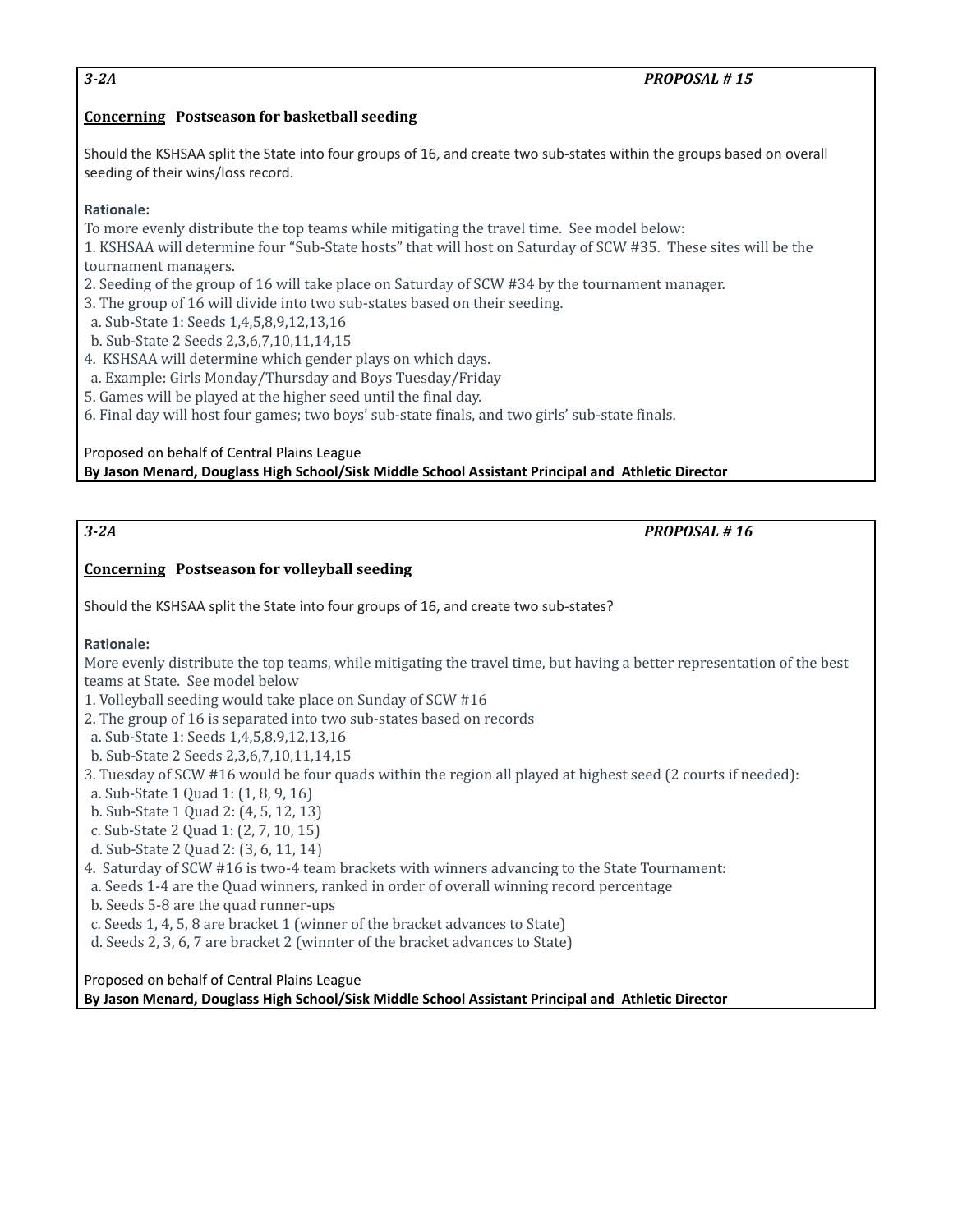#### **Concerning Postseason for volleyball seeding**

*1A-D1 PROPOSAL # 17*

Should KSHSAA Change the Postseason format for 1A-DI to the following:

**Split 52 teams East to West**

\*\*26 Teams in East and 26 Teams in West

# **Regionals:**

\*\*4 Regions with 13 Teams in each: Northwest, Southwest, Northeast, Southeast

\*If #1 seed gets a bye in Regionals and a bye at Sub-state, their first match after the regular season is over would be Sub-state finals. In order to keep this from happening, 12 and 13 seed in each regional would play to see who plays the #1 seed. This regional would have 3 teams in it. The play-in match would be best of 3. All other matches in regionals would be best of 5.

1 vs 12/13 2 vs 11 3 vs 10 4 vs 9 5 vs 8 6 vs 7

# **Sub-State:**

\*After Regionals, you have 12 teams in the West and 12 teams in the East, teams will be re-seeded based on records. \*Brackets for the West Sub State and for the East Sub State will be as follows: **West**

| Sub State 1 | 1 - Bye - 8 - 12 | Sub State 3 | 3-Bye - 6-10 |
|-------------|------------------|-------------|--------------|
| Sub State 2 | 2 - Bye - 7 - 11 | Sub State 4 | 4-Bye - 5-9  |
| East        |                  |             |              |
| Sub State 1 | 1 - Bye - 8 - 12 | Sub State 3 | 3-Bye - 6-10 |
| Sub State 2 | 2 - Bye - 7 - 11 | Sub State 4 | 4-Bye - 5-9  |
|             |                  |             |              |

Winner of each Sub State advances to State

**By Mrs. Jessica Koch, NCHS/NCEMS Athletic Director/Assistant Principal**

*1A-D2 PROPOSAL # 18*

# **Concerning Postseason for volleyball seeding**

Should KSHSAA Change the Postseason format for 1A-II to the following:

# **Split 51 teams East to West**

\*\*26 Teams in East and 25 Teams in West

# **Regionals:**

\*\*3 Regions with 13 teams and 1 region with 12 teams. Northwest, Southwest, Northeast, Southeast

\*If #1 seed gets a bye in Regionals and a bye at Sub-state, their first match after the regular season is over would be Sub-state finals. In order to keep this from happening, 12 and 13 seed in each regional would play to see who plays the #1 seed. This regional would have 3 teams in it. The play-in match would be best of 3. All other matches in regionals would be best of 5.

1 vs 12/13 2 vs 11 3 vs 10 4 vs 9 5 vs 8 6 vs 7

### **Sub-State:**

**West**

\*After Regionals, you have 12 teams in the West and 12 teams in the East, teams will be re-seeded based on records. Brackets for the West Sub State and for the East Sub State will be as follows:

| Sub State 1                                | $1 - Bve - 8 - 12$ | Sub State 3 | $3 - Bve - 6 - 10$ |  |  |  |  |  |  |
|--------------------------------------------|--------------------|-------------|--------------------|--|--|--|--|--|--|
| Sub State 2                                | $2 - Bve - 7 - 11$ | Sub State 4 | $4 - Bve - 5 - 9$  |  |  |  |  |  |  |
| East                                       |                    |             |                    |  |  |  |  |  |  |
| Sub State 1                                | $1 - Bve - 8 - 12$ | Sub State 3 | $3 - Bve - 6 - 10$ |  |  |  |  |  |  |
| Sub State 2                                | $2 - Bve - 7 - 11$ | Sub State 4 | $4 - Bve - 5 - 9$  |  |  |  |  |  |  |
| Winner of each Sub State advances to State |                    |             |                    |  |  |  |  |  |  |

**By Mrs. Jessica Koch, NCHS/NCEMS Athletic Director/Assistant Principal**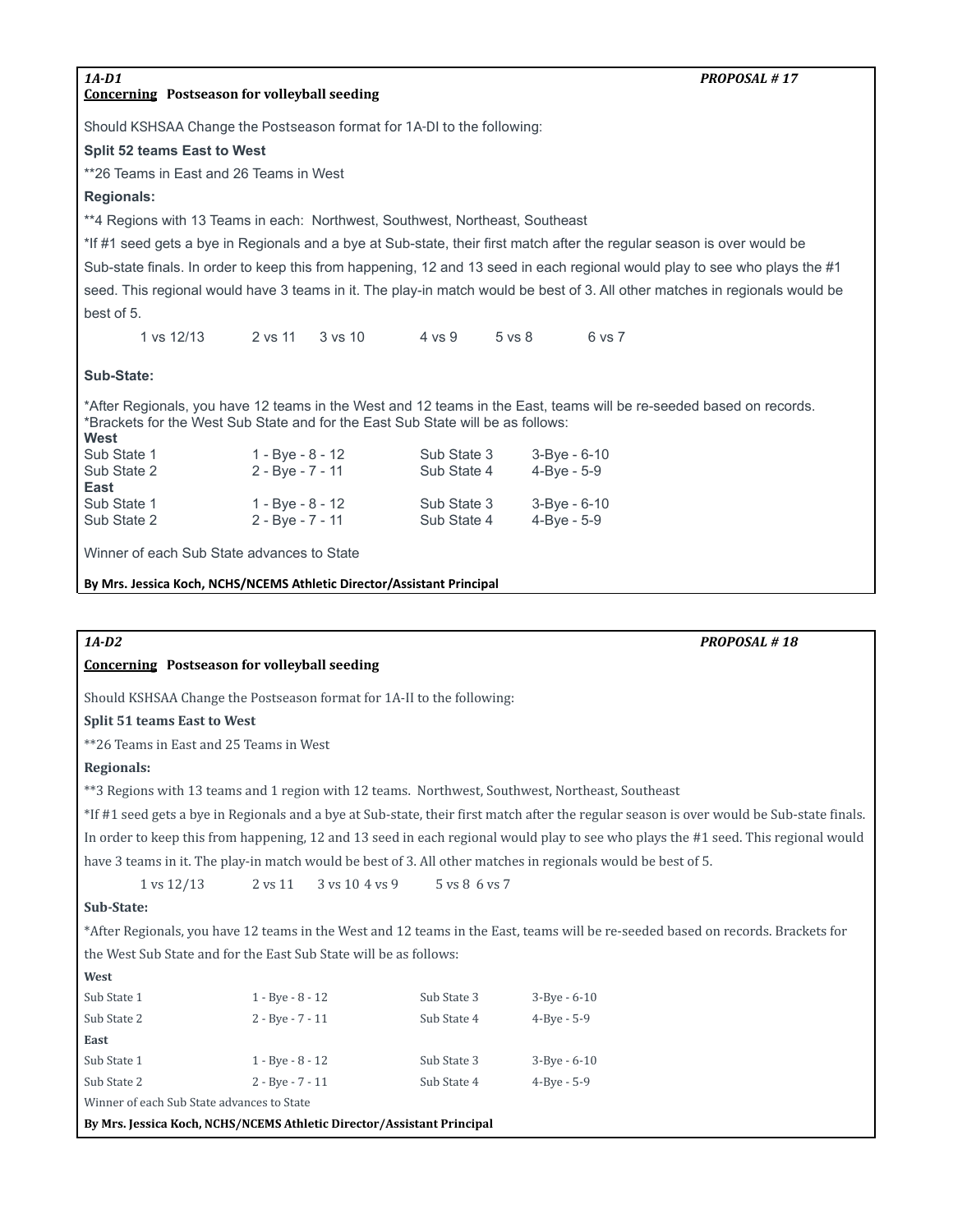*4A-5A-6A PROPOSAL # 19*

#### **Concerning Postseason for volleyball seeding–MAX PREPS**

Should KSHSAA change their Seeding Criteria for Post-Season for 6A, 5A, and 4A to the following:

#### Seeding Criteria - All schools/teams will be required to submit records to Max Preps in order to be considered for postseason play. The **Max Preps ranking will then be used for all postseason rankings.**

**•**Things they consider:

•Win/loss percentage Opponents win/loss percentage

•Opp Opp's win/loss percentage Head to head

•Quality of win Strength of schedule

#### **By Mrs. Jessica Koch, NCHS/NCEMS Athletic Director/Assistant Principal**

*4A-5A-6A PROPOSAL # 20*

#### **Concerning Postseason for volleyball seeding – Geographic Component**

Should KSHSAA Change the Postseason format for 6A, 5A, and 4A to the following:

**Step 1: Round One** (Geographically based sub-states) First round would be played geographically 1-18 on both sides of the state (east-west) on

Thursday of SCW #16. (Two teams would play 2 matches. 2 of 3.) Host sites are the top 4 seeds.

\*3 Matches: Winner of (#16 vs. #17) vs. #1 then #8 vs. #9

\*3 Matches: Winner of (#15 vs. #18) vs. #2 then #7 vs. #10

\*2 Matches: #3 vs. #14 then #6 vs. #11

\*2 Matches: #4 vs. #13 then #5 vs. #12

**Step 2: Round Two**: 16 teams remain and we would re-seed them across the state (no geographical component, east can match up with west) 1-16. Teams would play Saturday of SCW #16 to qualify for the state tournament. The top seeds would host. Games remain 2 out of 3.

 matches: #1, #16, #8, and #9 matches: #2, #15, #7, and #8 matches: #3, #14, #6, and #11 matches: #4, #13, #5, and #12

**By Mrs. Jessica Koch, NCHS/NCEMS Athletic Director/Assistant Principal**

#### **Concerning District Alignment for Football**

Should the KSHSAA move to 8- Team Districts for Football; – effective for the 2024-25 school year?

#### **Description**

**\***The 32 Schools in 4A, 5A and 6A would be put into 4 8-Team Districts by geographic area.

\*Teams will play each school in their district for 7 regular season games leaving each school to schedule 1 non-district game during week 1.

\*After week 8 teams will be put into a bracket divided east and west, as is the current practice. The seeding will match up the first place team from one district against the 8th place team from the other district and so on.

#### **Rationale:**

Make sure all Kansas schools have a full schedule and are more accurately seeded for the playoffs.

#### **Endorsed by: Western Athletic Conference**

**Proposed By** Matt Ortman, District Activities & Athletic Director, Blue Valley School District

Jay Gifford, Athletic Director, Dodge City High School

Drew Thon, Athletic Director, Garden City High School

*4A-5A-6A PROPOSAL # 21*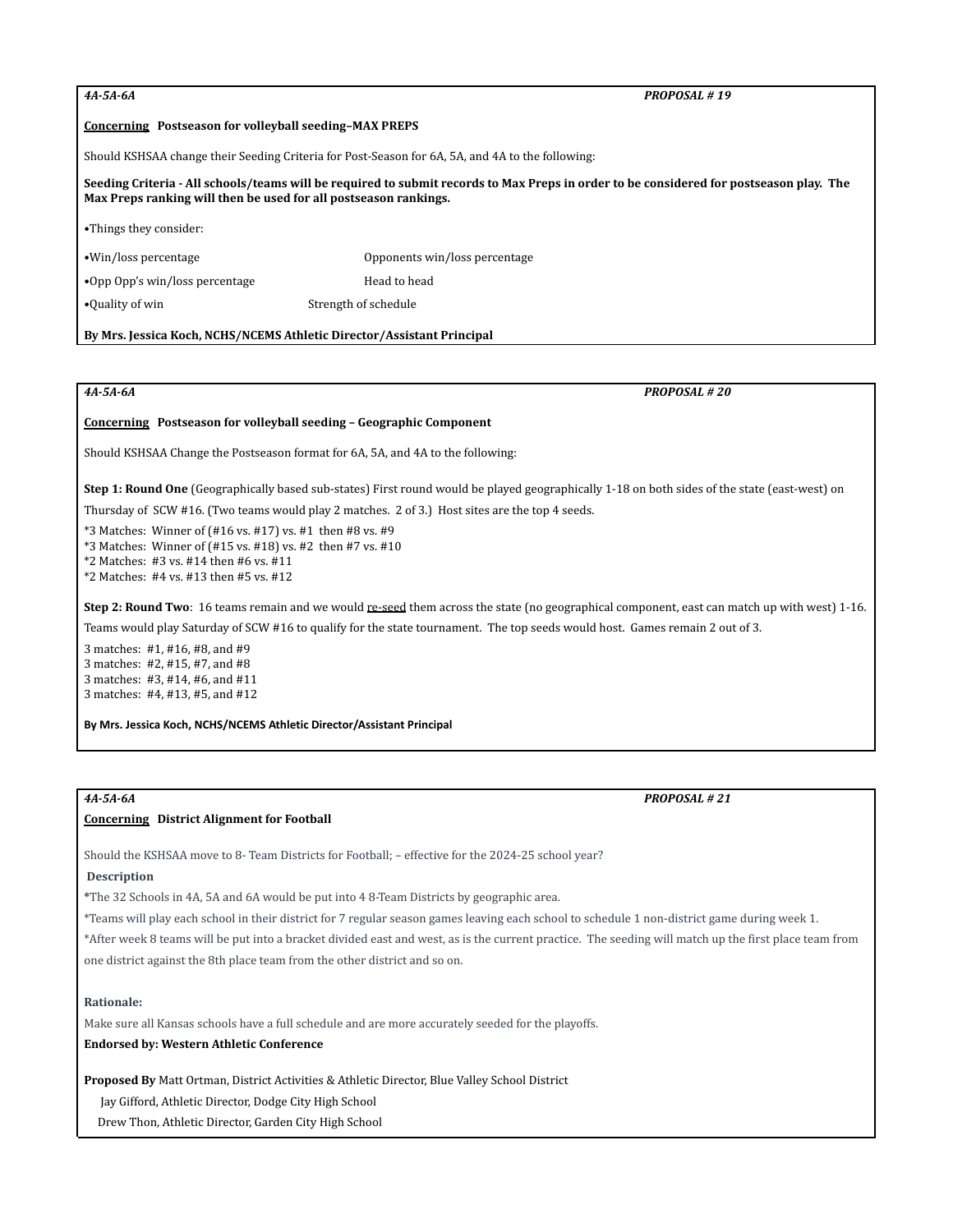*4A-5A-6A PROPOSAL # 22*

#### **Concerning District Alignment for Soccer, Basketball, Baseball, Softball and Volleyball**

Should KSHSAA move to a 9-Team Districts for team sports other than football for 4A-5A-6A effective 2024-2025 school year?

#### **Description:**

**\***The 36 schools would be placed in 9-team geographic Districts.

\*Schools would play each other one time for district play.

\*Seedings for sub-states will be based on district standings rather than overall record.

\*We would continue the current practice with four east sub-states and four west sub-states. All nine schools would advance.

| Substate 1         | Substate 2      | Substate 3     | Substate 4 |    |
|--------------------|-----------------|----------------|------------|----|
| <b>Host School</b> | 1A              | 1 <sub>B</sub> | 2A         | 2B |
|                    | <b>8B</b> vs 9A | 8A vs 9B       | 7B         | 7A |
|                    | 4B              | 4A             | 3B         | 3A |
|                    | 5A              | 5B             | 6A         | 6B |
|                    |                 |                |            |    |

**Below are sample schedules that could be used for district play**

# **\*\*Volleyball – (9) Team Districts; (8) District Matches; allows for (28) remaining points.**

|                   | District play would consist of 4 Tri's.          |       |                         |       |       |     |       |       |                                                                                 |  |  |
|-------------------|--------------------------------------------------|-------|-------------------------|-------|-------|-----|-------|-------|---------------------------------------------------------------------------------|--|--|
|                   | (sample schedule, first team listed is the host) |       |                         |       |       |     |       |       |                                                                                 |  |  |
| Std Cal wk 11     |                                                  |       | Week 12 Week 13 Week 14 |       |       |     |       |       |                                                                                 |  |  |
|                   | 1,2,3                                            |       | 9,5,1                   |       | 8,1,6 |     | 1,4,7 |       |                                                                                 |  |  |
|                   | 5,4,6                                            |       | 4,8,3                   |       | 9,2,4 |     | 2,5,8 |       |                                                                                 |  |  |
| 7,9,8             |                                                  |       | 6,7,2                   |       | 7,3,5 |     | 3,6,9 |       |                                                                                 |  |  |
|                   |                                                  |       |                         |       |       |     |       |       |                                                                                 |  |  |
|                   |                                                  |       |                         |       |       |     |       |       | **Soccer – (9) Team Districts; (8) District Matches; allows for (8) open dates. |  |  |
|                   | Below is a sample schedule for district games.   |       |                         |       |       |     |       |       |                                                                                 |  |  |
| <b>Boys Wk 11</b> |                                                  | 11    | 12                      | 12    | 13    | 13  | 14    | 14    | 15                                                                              |  |  |
| Girls wk 40       |                                                  | 40    | 41                      | 41    | 42    | 42  | 43    | 43    | 44                                                                              |  |  |
|                   | $1v$ 8                                           | 5v3   | 2 v 9                   | 6 v 4 | 3v1   | 7v5 | 4v2   | 8 v 6 | 9 <sub>v</sub> 7                                                                |  |  |
|                   | 2 <sub>v</sub> 7                                 | 6 v 2 | 3v8                     | 7v3   | 4v9   | 8v4 | 5v1   | 9v5   | 1 v 6                                                                           |  |  |

|  |  | 1v8 5v3 2v9 6v4 3v1 7v5 4v2 8v6 9v7                                                                         |  |  |
|--|--|-------------------------------------------------------------------------------------------------------------|--|--|
|  |  | 2v7 6v2 3v8 7v3 4v9 8v4 5v1 9v5 1v6                                                                         |  |  |
|  |  | $3\,\nu\,6$ $7\,\nu\,1$ $4\,\nu\,7$ $8\,\nu\,2$ $5\,\nu\,8$ $9\,\nu\,3$ $6\,\nu\,9$ $1\,\nu\,4$ $2\,\nu\,5$ |  |  |
|  |  | 4v5 8v9 5v6 9v1 6v7 1v2 7v8 2v3 3v4                                                                         |  |  |
|  |  | 9 bye 4 1 5 2 6 3 7 8                                                                                       |  |  |

# **\*\*Basketball – (9) Team Districts; (8) District Games; allows for (12) open dates**

Sample Schedule - avoids tournament weeks, and completes district play on Tuesday of week 34 to be able to seed districts **for the play in game.**

| 5v3 1v8 2v9 6v4 7v5 3v1 4v2 8v6 9v7 |  |  |  |  |
|-------------------------------------|--|--|--|--|
| 6y2 2y7 3y8 7y3 8y4 4y9 5y1 9y5 1y6 |  |  |  |  |
| 7y1 3y6 4y7 8y2 9y3 5y8 6y9 1y4 2y5 |  |  |  |  |
| 8v9 4v5 5v6 9v1 1v2 6v7 7v8 2v3 3v4 |  |  |  |  |
| 4 by e 9 1 5 6 2 3 7 8              |  |  |  |  |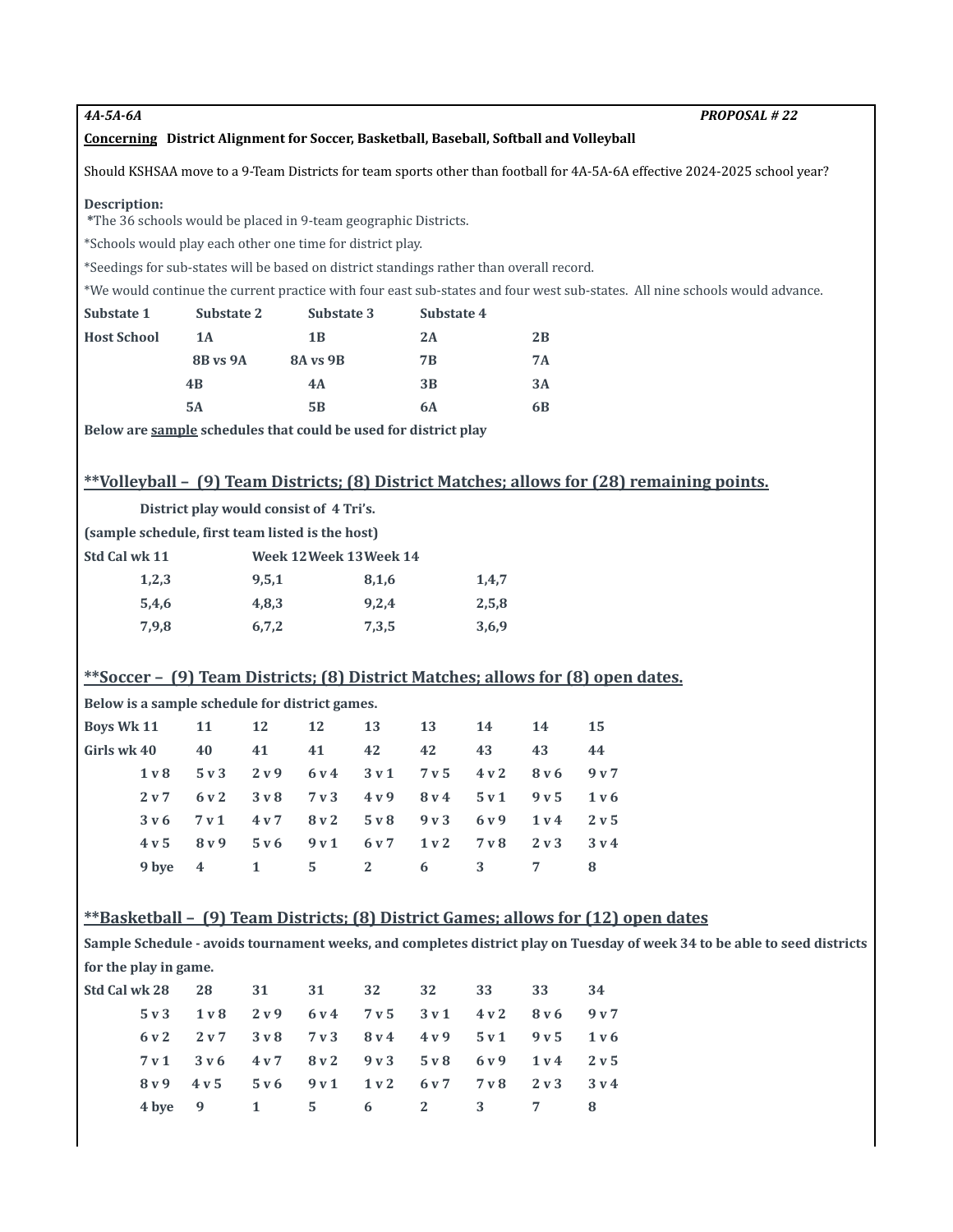# **\*\*Baseball/Softball – (9) Team Districts; (8) District Games; allows for (12) open dates**

\*District Games would be scheduled in Standard calendar week 39-43 so that teams would, in general, play two district games a week to avoid the possibility of throwing the same pitcher in each district game (applies more to baseball). This **schedule also gives some time to reschedule in early May if weather becomes an issue.**

**\*Umpires could be an issue if all these games are played as singles, so some options:**

\*Could play everything as a double header, with the first game counting as the district game. You would still have 4 **additional games to schedule.**

\*Teams that play in the same complex could schedule so umpires could work two games. Ex. teams 1 and 2 both play at **Olathe District complex. Team 1 vs 7 would play at 4:00, team 2 vs 8 plays at 6:00 same umpires could work both games.**

| 1v8 5v3 2v9 6v4 3v1 7v5 4v2 8v6 9v7 |  |  |  |  |
|-------------------------------------|--|--|--|--|
| 2v7 6v2 3v8 7v3 4v9 8v4 5v1 9v5 1v6 |  |  |  |  |
| 3v6 7v1 4v7 8v2 5v8 9v3 6v9 1v4 2v5 |  |  |  |  |
| 4v5 8v9 5v6 9v1 6v7 1v2 7v8 2v3 3v4 |  |  |  |  |
| 9 bye 4 1 5 2 6 3 7 8               |  |  |  |  |

#### **Rationale, Advantages**

\*Fills out a portion of the schedule -

\*Seeding for post season is based on teams you have played head to head not on overall record

\*A difficult non-district schedule doesn't hurt your seeding

\*All teams advance to the postseason

\*A "loaded" district gets dispersed in the postseason sub-states.

\*How does this impact leagues? Football would no longer have traditional leagues. The District would become the league and you would have a district champ, All-District teams, etc.

\*The other team sports would not necessarily have to give up their current leagues. Non-district games could be scheduled against league opponents that are not in their district. In these cases you could have league champs, district champs, all-league teams and all-district teams.

#### **Disadvantages**

\*Some schools may increase travel

#### **Endorsed By Western Athletic Conference**

By Matt Ortman, District Activities & Athletic Director, Blue Valley School District

Jay Gifford, Athletic Director, Dodge City High School

Drew Thon, Athletic Director, Garden City High School